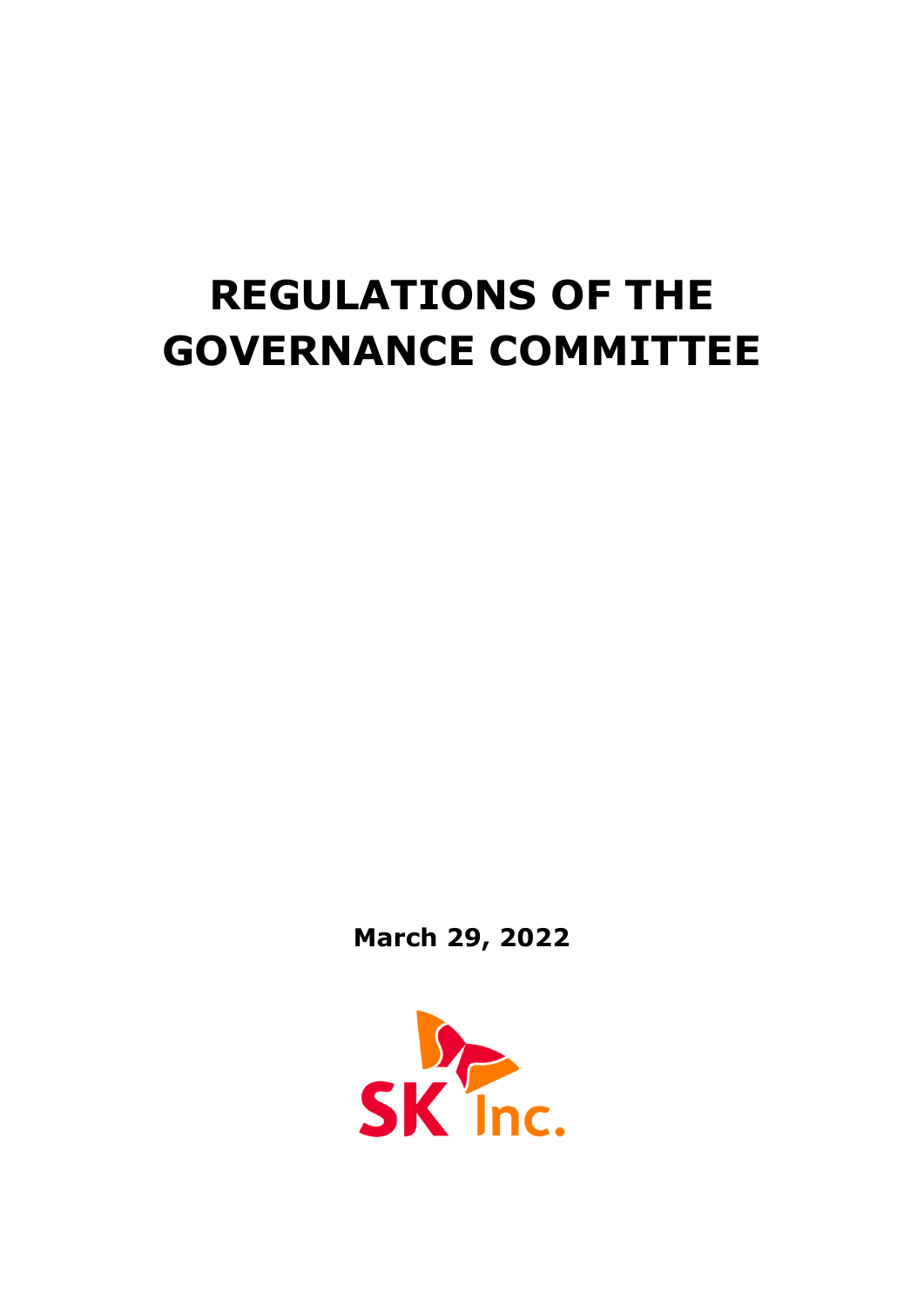

#### **Article 1 (Purpose)**

- ① The purpose of these regulations is to set forth the matters necessary for efficient composition and operation of the Governance Committee (the "Committee") as prescribed under the Articles of Incorporation and the Regulations of the Board of Directors.
- ② These regulations shall apply with respect to any matters not prescribed in the relevant laws and regulations, the Articles of Incorporation, or the Regulations of the Board of Directors.

## **Article 2 (Function)**

The Committee shall discover, identify and discuss various issues concerning improvement of the Company's governance in order for the Company to make its governance transparent and thus strengthen the integrity of its governance.

# **Article 3 (Composition)**

- ① The Committee shall be comprised entirely of outside directors.
- ② The term of office of the members (the "member(s)") shall be the same as that of the directors.

#### **Article 4 (Chairperson)**

- ① The chairperson shall be appointed among the Committee members by the Board of Directors or the Committee upon delegation by the Board of Directors, and the chairperson shall represent the Committee and preside at all of its meetings. <Amended March 29, 2022>
- ② The chairperson shall also serve as the senior outside director, who represents outside directors.
- ③ In case the Committee reviews or discusses any agenda in advance, the chairperson shall report the result thereof to the Board of Directors in accordance with this regulation.
- ④ In case the chairperson is absent or unable to serve, a member designated by the Committee shall perform the duties in place of the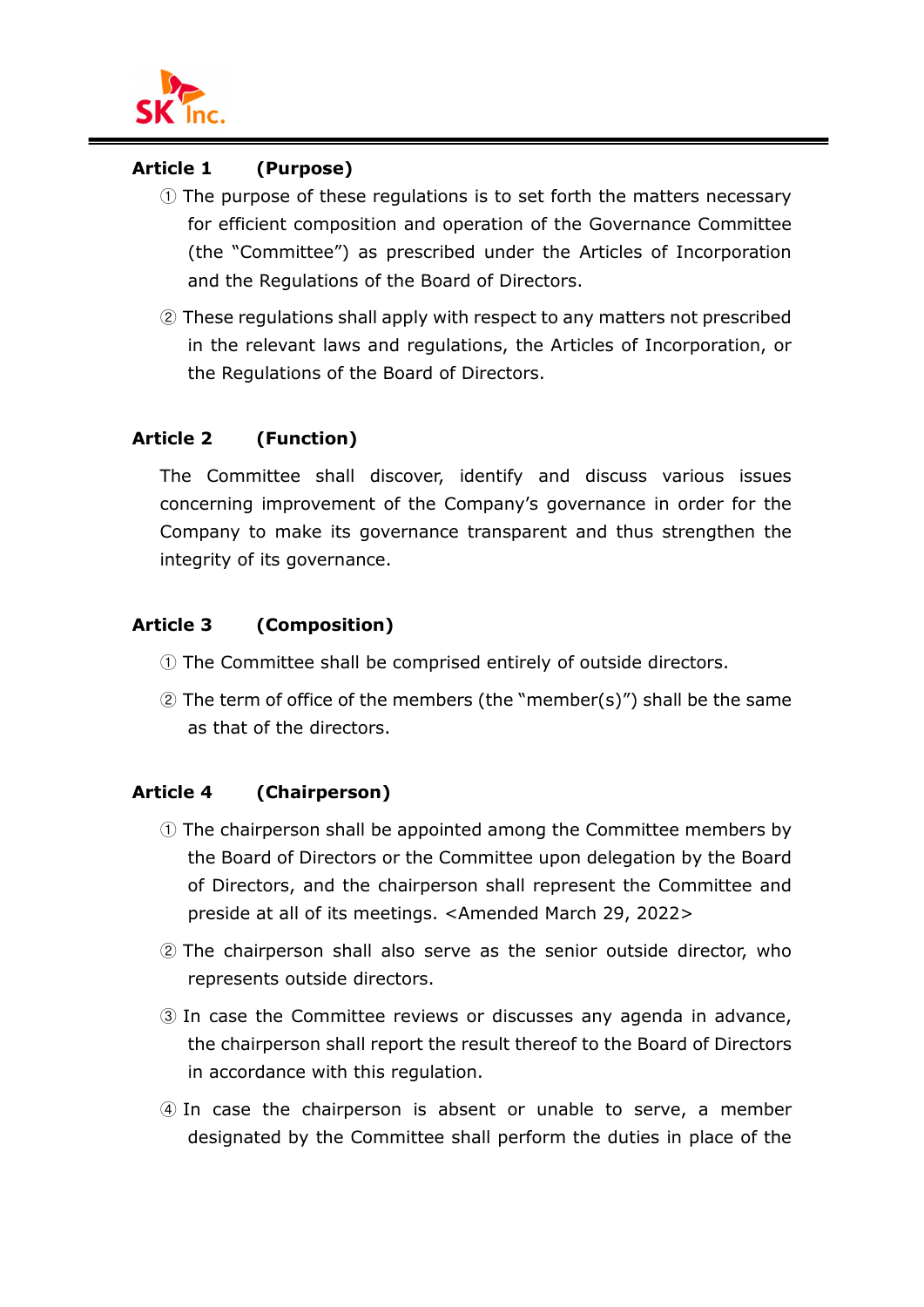

chairperson and a meeting for appointment of such member shall be presided by the eldest of the present members.

⑤ The term of the chairperson shall be until the end of the first ordinary general shareholders' meeting following its appointment. <Newly Inserted, March 29, 2022>

#### **Article 5 (Convening of Meeting)**

- ① The meetings of the Committee shall be convened by the chairperson.
- ② Any member may request the chairperson to convene the Committee meeting by submitting the agendum and grounds therefor.
- ③ In convening the Committee meeting, the chairperson shall give notice to each member of the date, time, place and agenda of the meeting, at least two (2) days prior to the date set for such meeting; provided, however, that in case of emergency, such notice may be given by the date immediately preceding the date of such meeting.
- ④ The Committee meeting may be held without following the procedure prescribed in paragraph 3 upon unanimous consent of all members.

#### **Article 6 (Method of Adopting Resolutions)**

- ① Any resolution of the Committee shall be adopted by the presence of a majority of the members in office and a majority of the votes of the members present.
- ② The Committee may permit all or some of the members to participate in the meeting by means of communication that allow simultaneous audio transmission, in lieu of attending such meeting in person and such members shall be deemed to have attended the meeting in person.

#### **Article 7 (Matters subject to Preliminary Review)**

The Committee shall review the following matters prior to resolution by the Board of Directors:

1. The Company's internal regulations, whether established or amended, including the Articles of Incorporation, Corporate Governance Charter,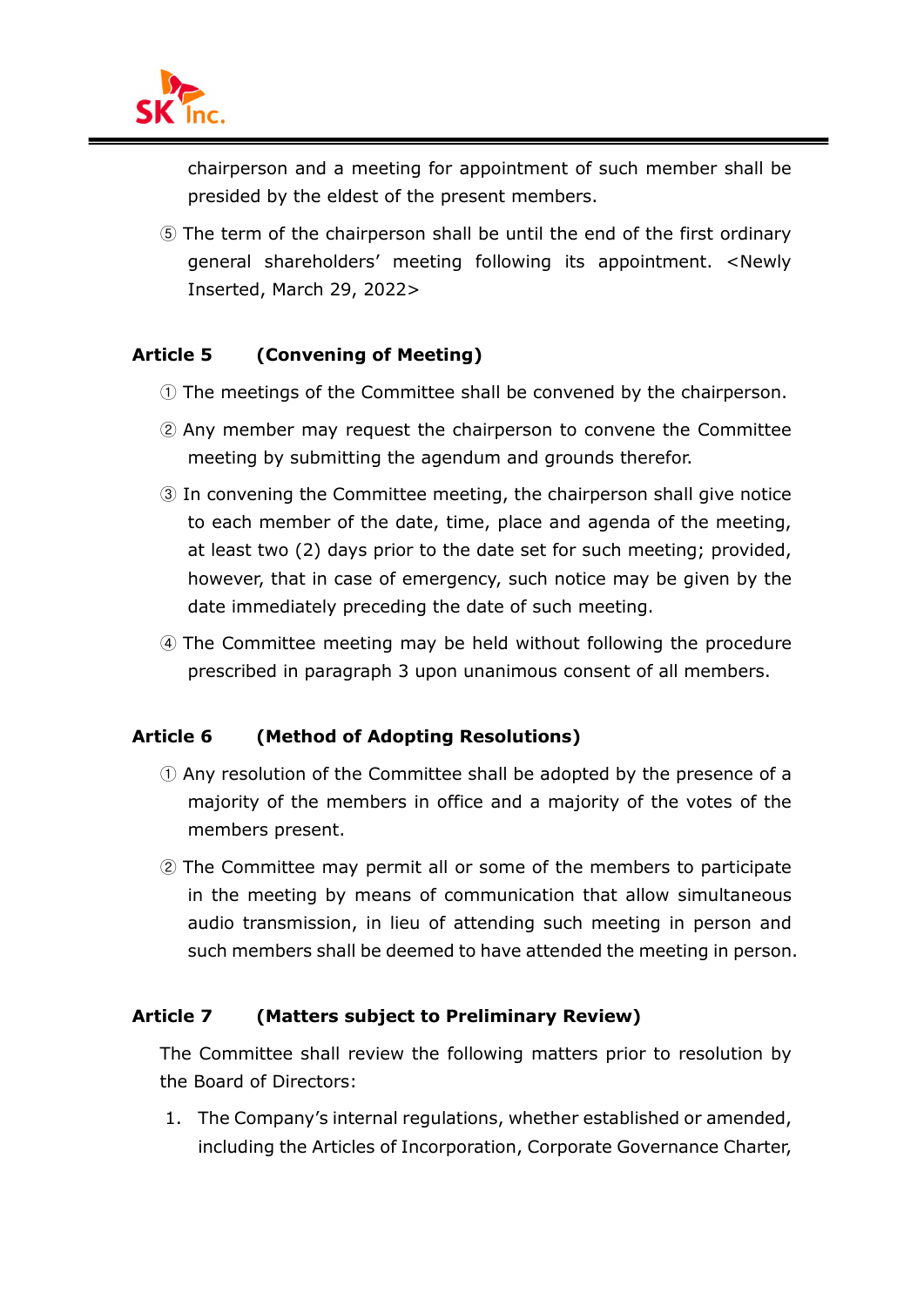

and the Regulations of the Board of Directors and of each committee; and

2. Other matters regarding the Company's governance having a material effect on the shareholders' value.

#### **Article 8 (Matters subject to Discussion)**

The Committee may discuss any of the following matters:

- 1. Management principles, including SKMS, of SK Group ("SK Group" herein refers to the group of companies which have agreed to share management philosophy based on SKMS and to mutually cooperate in the management activities according to its own necessity and judgment);
- 2. Plan for implementation of ethical management;
- 3. Matters acknowledged to require discussion or decision-making of outside directors;
- 4. Board Skills Matrix; and <Newly Inserted, March 29, 2022>
- 5. Discussion topics requested by the chairperson or the Company, such as pending social issues which may affect the management of the Company. <Moved from paragraph 4, March 29, 2022>

#### **Article 9 (Right to Request Submission of Documents, etc.)**

- ① If necessary for performance of duties, the Committee may require the relevant officers, employees and outside personnel to attend the meeting and submit relevant information and/or state their opinion.
- ② The Committee may seek expert advice, etc. at the expense of the Company by resolution of the Committee, if necessary.

#### **Article 10 (Secretariat Organization)**

- ① The secretariat organization of the Committee shall be the [Secretariat of the Board of Directors].
- ② The secretariat organization shall assist the chairperson and handle the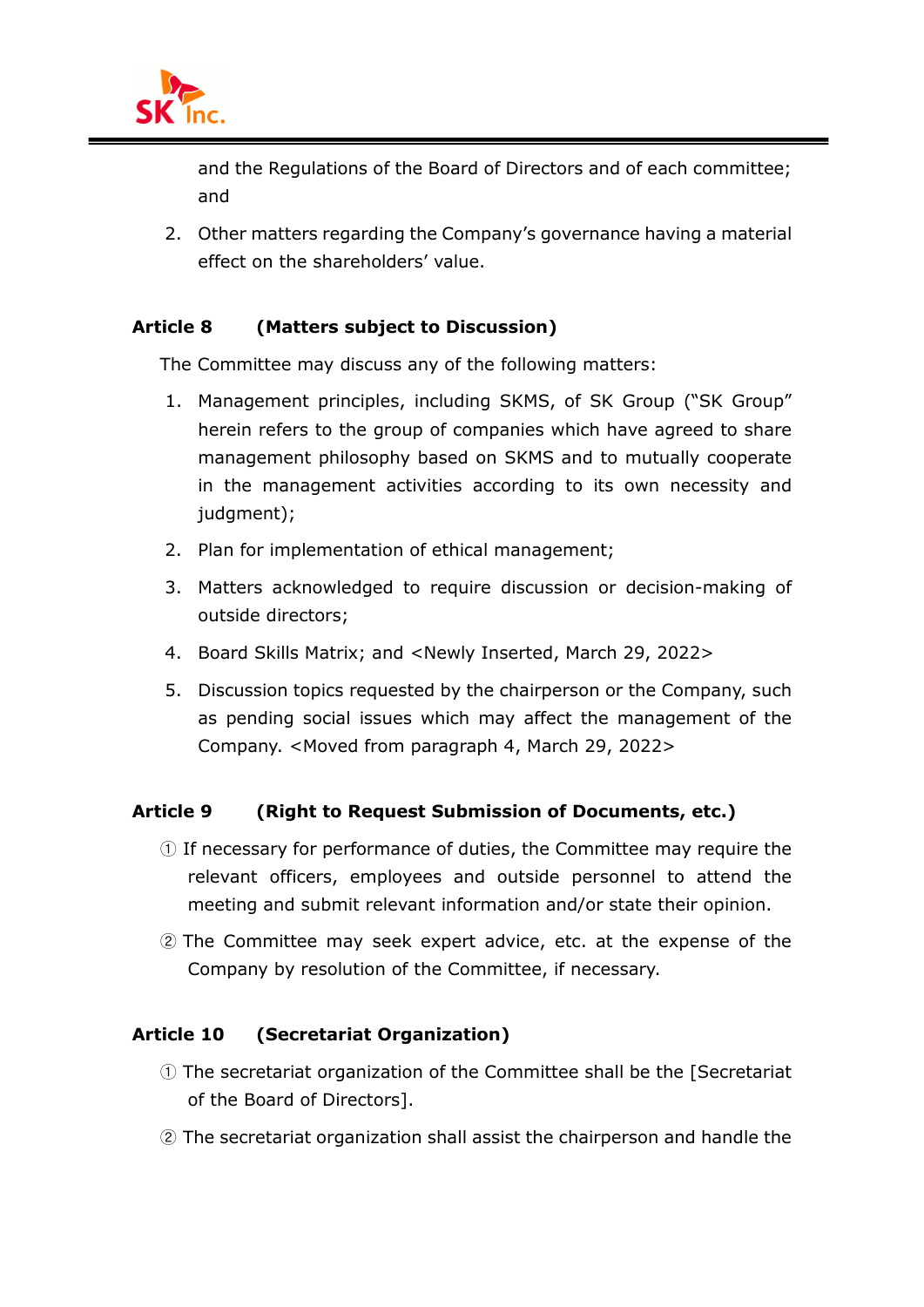

affairs of the Committee.

#### **Article 11 (Meeting Minutes)**

- ① The secretariat organization shall record and keep minutes regarding the proceedings of the Committee.
- ② The agenda, summary of proceedings, resolutions adopted at the meeting, names of the directors who have voted against such resolutions, and the reason for objections thereto shall be recorded in the minutes, on which all members present at the meeting shall sign their names or affix their seal impressions.

## **Article 12 (Amendment)**

Any amendment to these regulations shall be made by the resolution of the Board of Directors.

## **Addendum (March 18, 2016)**

These regulations shall enter into force on March 18, 2016.

# **Addendum (February 6, 2018)**

These regulations shall enter into force on February 6, 2018 upon approval at the Board of Directors meeting.

# **Addendum (October 27, 2020)**

These regulations shall enter into force on October 27, 2020 upon approval at the Board of Directors meeting.

#### **Addendum (March 30, 2021)**

These regulations shall enter into force on April 1, 2021.

#### **Addendum (March 29, 2022)**